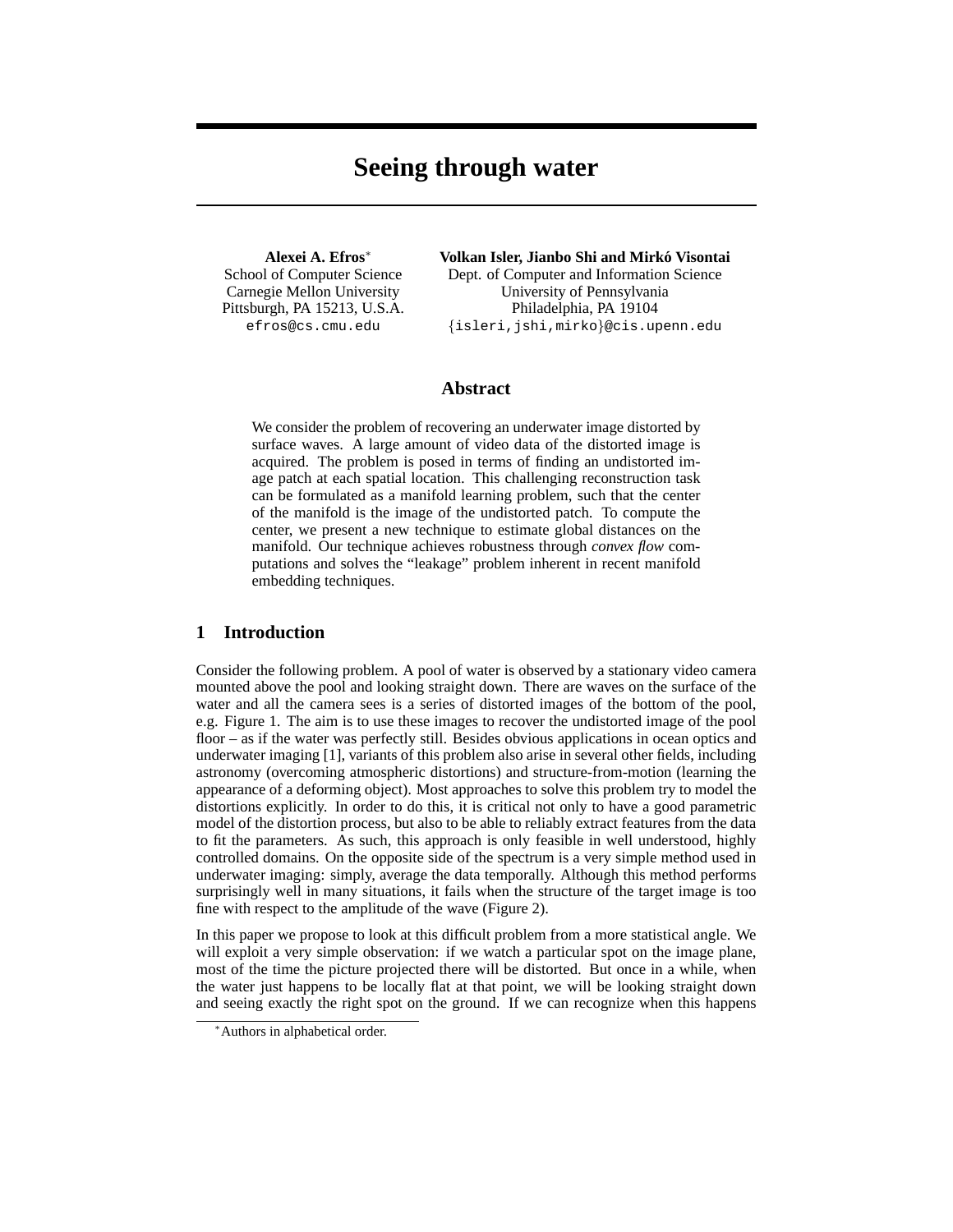

Figure 1: Fifteen consecutive frames from the video. The experimental setup involved: a transparent bucket of water, the cover of a vision textbook "Computer Vision/A Modern Approach".



Figure 2: Ground truth image and reconstruction results using mean and median

and snap the right picture at each spatial location, then recovering the desired ground truth image would be simply a matter of stitching these correct observations together. In other words, the question that we will be exploring in this paper is not *where* to look, but *when*!

# **2 Problem setup**

Let us first examine the physical setup of our problem. There is a "ground truth" image G on the bottom of the pool. Overhead, a stationary camera pointing downwards is recording a video stream V. In the absence of any distortion  $V(x, y, t) = G(x, y)$  at any time t. However, the water surface refracts in accordance with Snell's Law. Let us consider what the camera is seeing at a particular point x on the CCD array, as shown in Figure  $3(c)$ (assume 1D for simplicity). If the normal to the water surface directly underneath  $x$  is pointing straight up, there is no refraction and  $V(x) = G(x)$ . However, if the normal is tilted by angle  $\theta_1$ , light will bend by the amount  $\theta_2 = \theta_1 - \sin^{-1}(\frac{1}{1.33}\sin\theta_1)$ , so the camera point  $V(x)$  will see the light projected from  $G(x + dx)$  on the ground plane. It is easy to see that the relationship between the tilt of the normal to the surface  $\theta_1$  and the displacement dx is approximately linear ( $dx \approx 0.25\theta_1 h$  using small angle approximation, where  $h$  is the height of the water). This means that, in 2D, what the camera will be seeing over time at point  $V(x, y, t)$  are points on the ground plane sampled from a disk centered at  $G(x, y)$  and with radius related to the height of the water and the overall roughness of the water surface. A similar relationship holds in the inverse direction as well: a point  $G(x, y)$ will be imaged on a disk centered around  $V(x, y)$ .

What about the distribution of these sample points? According to Cox-Munk Law [2], the surface normals of rough water are distributed approximately as a Gaussian centered around the vertical, assuming a large surface area and stationary waves. Our own experiments, conducted by hand-tracking (Figure 3b), confirm that the distribution, though not exactly Gaussian, is definitely unimodal and smooth.

Up to now, we only concerned ourselves with infinitesimally small points on the image or the ground plane. However, in practice, we must have something that we can compute with. Therefore, we will make an assumption that the surface of the water can be locally approximated by a planar patch. This means that everything that was true for points is now true for local image patches (up to a small affine distortion).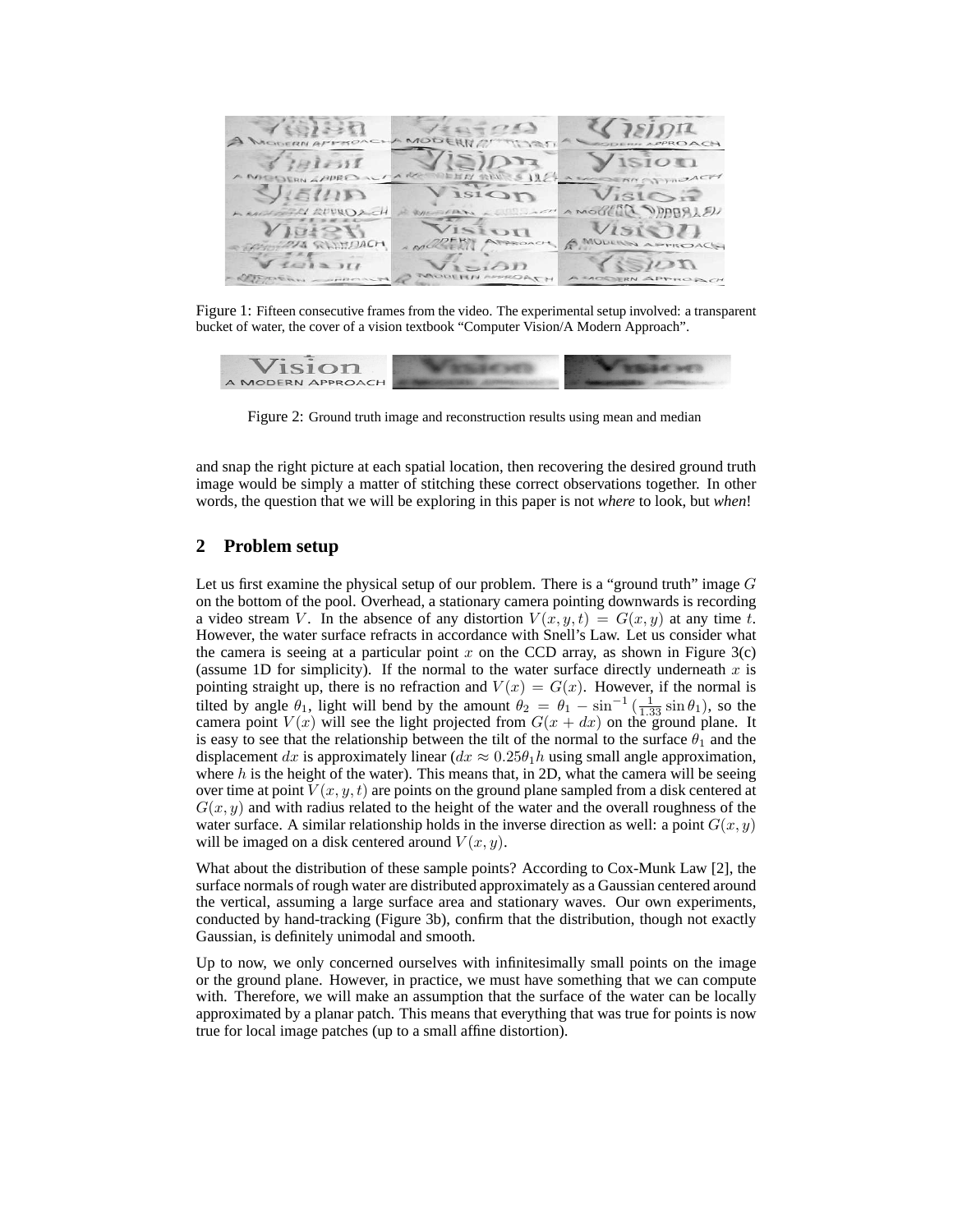## **3 Tracking via embedding**

From the description outlined above, one possible solution emerges. If the distribution of a particular ground point on the image plane is unimodal, then one could track feature points in the video sequence over time. Computing their mean positions over the entire video will give an estimate of their true positions on the ground plane. Unfortunately, tracking over long periods of time is difficult even under favorable conditions, whereas our data is so fast (undersampled) and noisy that reliable tracking is out of the question (Figure 3(c)).

However, since we have a lot of data, we can substitute smoothness in time with *smoothness in similarity* – for a given patch we are more likely to find a patch similar to it *somewhere* in time, and will have a better chance to track the transition between them. An alternative to tracking the patches directly (which amounts to holding the ground patch  $G(x, y)$  fixed and centering the image patches  $V(x+dx_t, y+dy_t)$  on top of it in each frame), is to fix the image patch  $V(x, y)$  in space and observe the patches from  $G(x + dx_t, y + dy_t)$  appearing in this window. We know that this set of patches comes from a disk on the ground plane centered around patch  $G(x, y)$  – our goal. If the disk was small enough compared to the size of the patch, we could just cluster the patches together, e.g. by using translational EM [3]. Unfortunately, the disk can be rather large, containing patches with no overlap at all, thus making only the local similarity comparisons possible. However, notice that our set of patches lies on a low-dimensional manifold; in fact we know precisely which manifold – it's the disk on the ground plane centered at  $G(x, y)$ ! So, if we could use the local patch similarities to find an embedding of the patches in  $V(x, y, t)$  on this manifold, the center of the embedding will hold our desired patch  $G(x, y)$ .

The problem of embedding the patches based on local similarity is related to the recent work in manifold learning [4, 5]. Basic ingredients of the embedding algorithms are: defining a distance measure between points, and finding an energy function that optimally places them in the embedding space. The distance can be defined as all-pairs distance matrix, or as distance from a particular reference node. In both cases, we want the distance function to satisfy some constraints to model the underlying physical problem.

The local similarity measure for our problem turned out to be particularly unreliable, so none of the previous manifold learning techniques were adequate for our purposes. In the following section we will describe our own, robust method for computing a global distance function and finding the right embedding and eventually the center of it.



Figure 3: (a) Snell's Law (b)-(c) Tracking points of the bottom of the pool: (b) the tracked position forms a distribution close to a Gaussian, (c): a vertical line of the image shown at different time instances (horizontal axis). The discontinuity caused by rapid changes makes the tracking infeasible.

## **4 What is the right distance function?**

Let  $\mathcal{I} = \{I_1, \ldots, I_n\}$  be the set of patches, where  $I_t = V(x, y, t)$  and  $x =$  $[x_{min}, x_{max}], y = [y_{min}, y_{max}]$  are the patch pixel coordinates. Our goal is to find a *center* patch to represent the set  $I$ . To achieve this goal, we need a distance function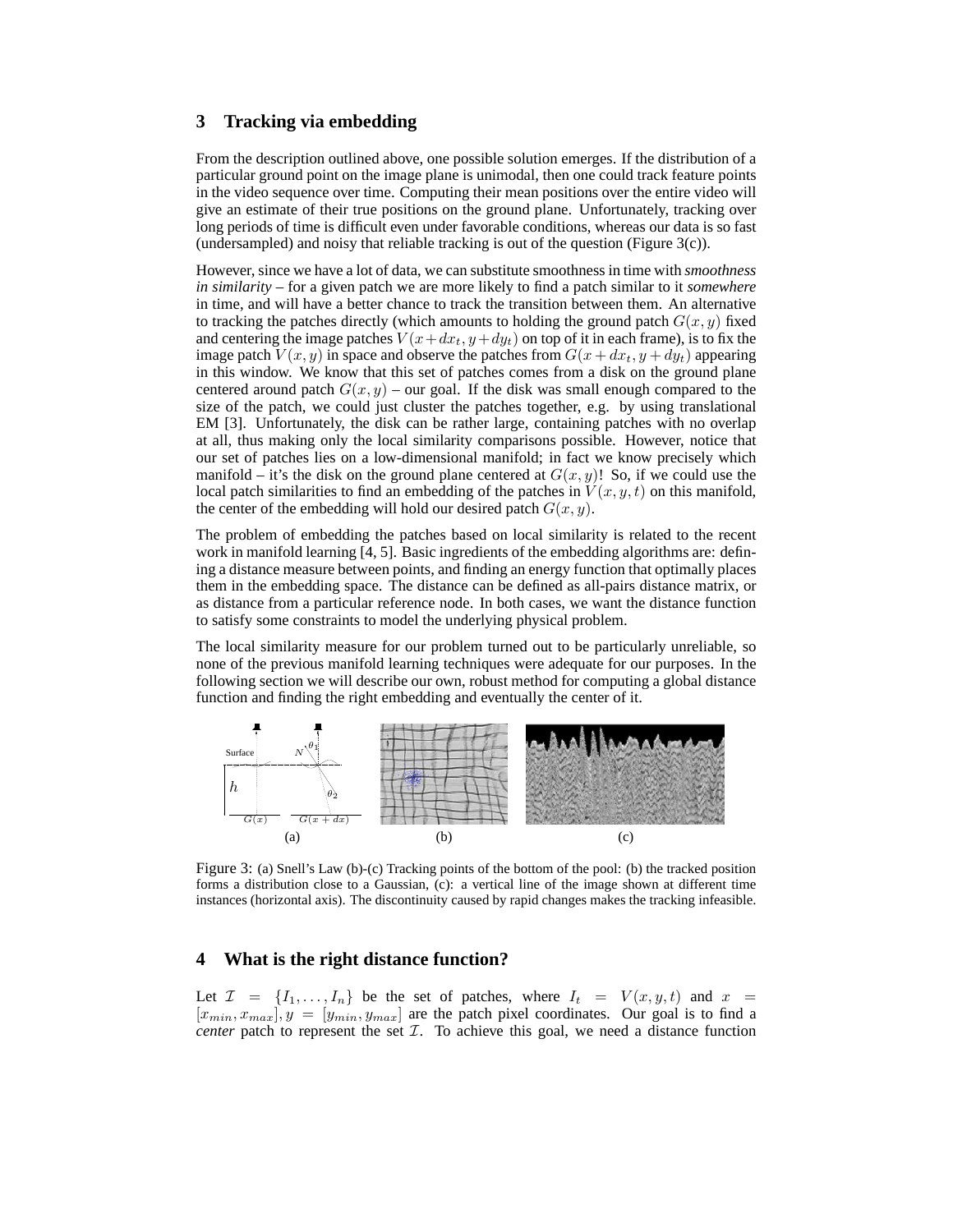$d: \mathcal{I} \times \mathcal{I} \to \mathbb{R}$  such that  $d(I_i, I_j) < d(I_i, I_k)$  implies that  $I_j$  is more similar to  $I_i$  than  $I_k$ . Once we have such a measure, the center can be found by computing:

$$
I^* = \arg\min_{I_i \in \mathcal{I}} \sum_{I_j \in \mathcal{I}} d(I_i, I_j)
$$
 (1)

Unfortunately, the measurable distance functions, such as Normalized Cross Correlation  $(NCC)$  are only local. A common approach is to design a global distance function using the measurable local distances and *transitivity* [6, 4]. This is equivalent to designing a global distance function of the form:

$$
d(I_i, I_j) = \begin{cases} d_{local}(I_i, I_j), & \text{if } d_{local}(I_i, I_j) \le \tau \\ d_{transitive}(I_i, I_j), & \text{otherwise.} \end{cases} \tag{2}
$$

where  $d_{local}$  is a local distance function,  $\tau$  is a user-specified threshold and  $d_{transitive}$ is a global, transitive distance function which utilizes  $d_{local}$ . The underlying assumption here is that the members of  $\mathcal I$  lie on a constraint space (or manifold)  $\mathcal S$ . Hence, a local similarity function such as  $NCC$  can be used to measure local distances on the manifold. An important research question in machine learning is to extend the local measurements into global ones, i.e. to design  $d_{transitive}$  above.

One method for designing such a transitive distance function is to build a graph  $G = (V, E)$ whose vertices correspond to the members of  $\mathcal I$ . The local distance measure is used to place edges which connect only very similar members of  $I$ . Afterwards, the length of pairwise shortest paths are used to estimate the true distances on the manifold  $S$ . For example, this method forms the basis of the well-known Isomap method [4].

Unfortunately, estimating the distance  $d_{transitive}(\cdot, \cdot)$  using shortest path computations is not robust to errors in the local distances – which are very common. Consider a patch that contains the letter A and another one that contains the letter B. Since they are different letters, we expect that these patches would be quite distant on the manifold  $S$ . However, among the A patches there will inevitably be a very blurry A that would look quite similar to a very blurry B producing an erroneous local distance measurement. When the transitive global distances are computed using shortest paths, a single erroneous edge will singlehandedly cause *all* the A patches to be much closer to *all* the B patches, short-circuiting the graph and completely distorting all the distances.

Such errors lead to the *leakage problem* in estimating the global distances of patches. This problem is illustrated in Figure 4. In this example, our underlying manifold  $S$  is a triangle. Suppose our local distance function erroneously estimates an edge between the corners of the triangle as shown in the figure. After the erroneous edge is inserted, the shortest paths from the top of the triangle *leak* through this edge. Therefore, the shortest path distances will fail to reflect the true distance on the manifold.

#### **5 Solving the leakage problem**

Recall that our goal is to find the center of our data set as defined in Equation 1. Note that, in order to compute the center we do not need all pairwise distances. All we need is the quantity  $d_{\mathcal{I}}(I_i) = \sum_{I_j \in \mathcal{I}} d(I_i, I_j)$  for all  $I_i$ .

The leakage problem occurs when we compute the values  $d_{\mathcal{I}}(I_i)$  using the shortest path metric. In this case, even a single erroneous edge may reduce the shortest paths from many different patches to  $I_i$  – changing the value of  $d_{\mathcal{I}}(I_i)$  drastically. Intuitively, in order to prevent the leakage problem we must prevent edges from getting involved in many shortest path computations to the same node (i.e. leaking edges). We can formalize this notion by casting the computation as a network flow problem.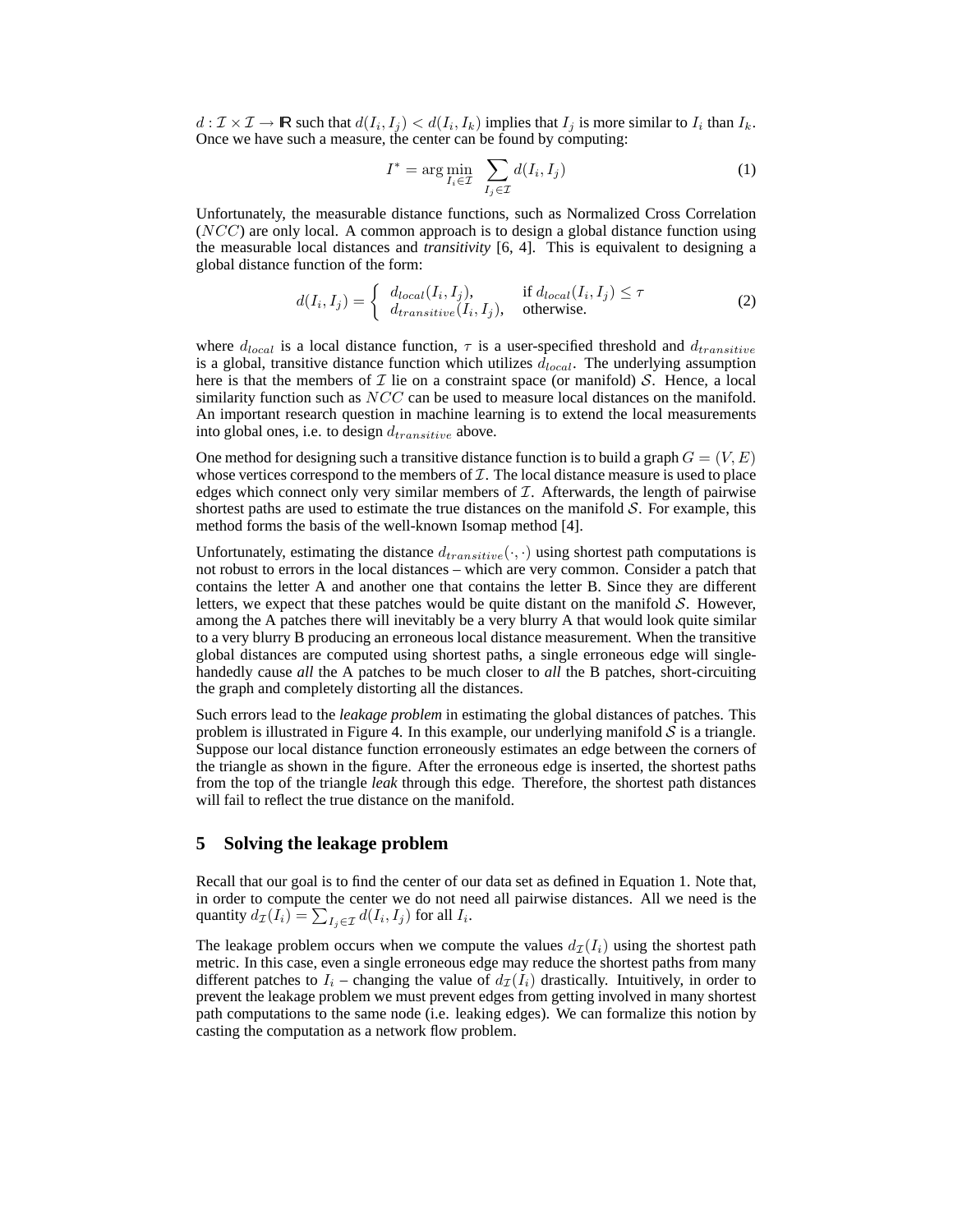Let  $G = (V, E)$  be our graph representation such that for each patch  $I_i \in \mathcal{I}$ , there is a vertex  $v_i \in V$ . The edge set E is built as follows: there is an edge  $(v_i, v_j)$  if  $d_{local}(I_i, I_j)$ is less than a threshold. The *weight* of the edge  $(v_i, v_j)$  is equal to  $d_{local}(I_i, I_j)$ .

To compute the value  $d_{\mathcal{I}}(I_i)$ , we build a flow network whose vertex set is also V. All vertices in  $V - \{v_i\}$  are sources, pushing unit flow into the network. The vertex  $v_i$  is a sink with infinite capacity. The arcs of the flow network are chosen using the edge set  $E$ . For each edge  $(v_j, v_k) \in E$  we add the arcs  $v_j \to v_k$  and  $v_k \to v_j$ . Both arcs have infinite capacity and the cost of pushing one unit of flow on either arc is equal to the weight of  $(v_i, v_k)$ , as shown in Figure 4 left (top and bottom). It can easily be seen that the minimum cost flow in this network is equal to  $d_{\mathcal{I}}(I_i)$ . Let us call this network which is used to compute  $d_{\mathcal{I}}(I_i)$  as  $NW(I_i)$ .

The crucial factor in designing such a flow network is choosing the right *cost* and *capacity*. Computing the minimum cost flow on  $NW(I_i)$  not only gives us  $d_{\mathcal{I}}(I_i)$  but also allows us to compute how many times an edge is involved in the distance computation: the amount of flow through an edge is exactly the number of times that edge is used for the shortest path computations. This is illustrated in Figure 4 (box A) where  $d_1$  units of cost is charged for each unit of flow through the edge  $(u, w)$ . Therefore, if we prevent too much flow going through an edge, we can prevent the leakage problem.



Figure 4: The leakage problem. **Left:** Equivalence of shortest path leakage and uncapacitated flow leakage problem. **Bottom-middle:** After the erroneous edge is inserted, the shortest paths from the top of the triangle to vertex v go through this edge. **Boxes A-C:**Alternatives for charging a unit of flow between nodes  $u$  and  $w$ . The horizontal axis of the plots is the amount of flow and the vertical axis is the cost. **Box A:** Linear flow. The cost of a unit of flow is  $d_1$  **Box B:** Convex flow. Multiple edges are introduced between two nodes, with fixed capacity, and convexly increasing costs. The cost of a unit of flow increases from  $d_1$  to  $d_2$  and then to  $d_3$  as the amount of flow from u to w increases. **Box C:** Linear flow with capacity. The cost is  $d_1$  until a capacity of  $c_1$  is achieved and becomes infinite afterwards.

One might think that the leakage problem can simply be avoided by imposing capacity constraints on the arcs of the flow network (Figure 4, box C). Unfortunately, this is not very easy. Observe that in the minimum cost flow solution of the network  $NW(I_i)$ , the amount of flow on the arcs will increase as the arcs get closer to  $I_i$ . Therefore, when we are setting up the network  $NW(I_i)$ , we must adaptively increase the capacities of arcs "closer" to the sink  $v_i$  – otherwise, there will be no feasible solution. As the structure of the graph G gets complicated, specifying this notion of closeness becomes a subtle issue. Further, the structure of the underlying space  $S$  could be such that some arcs in  $G$  must indeed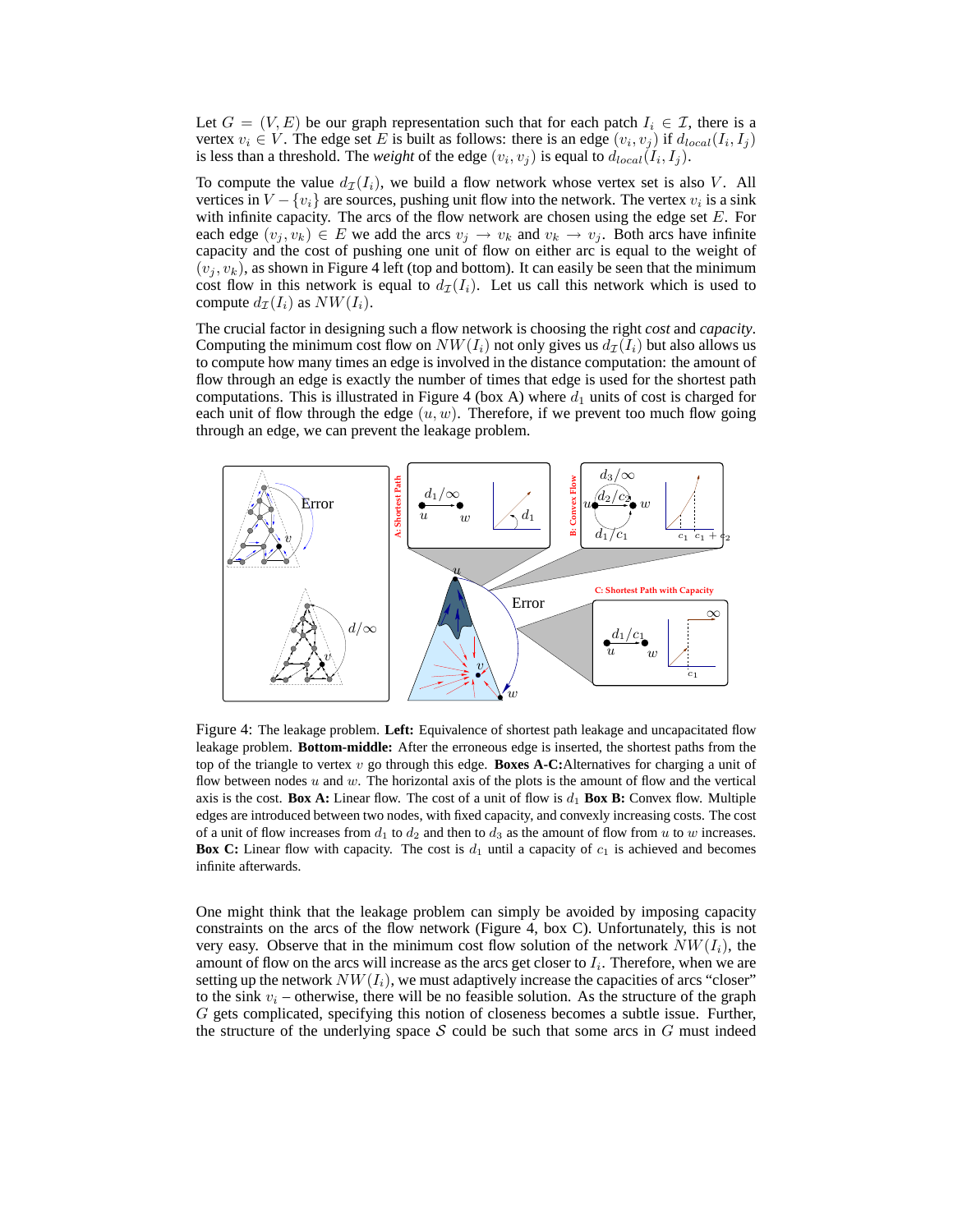carry a lot of flow. Therefore imposing capacities on the arcs requires understanding the underlying structure of the graph G as well as the space  $S$  – which is in fact the problem we are trying to solve!

Our proposed solution to the leakage problem uses the notion of a *convex flow*. We do not impose a capacity on the arcs. Instead, we impose a convex cost function on the arcs such that the cost of pushing unit flow on arc  $\alpha$  increases as the total amount of flow through  $\alpha$ increases. See Figure 4, box B.

This can be achieved by transforming the network  $NW(I_i)$  to a new network  $NW'(I_i)$ . The transformation is achieved by applying the following operation on each arc in  $NW(I_i)$ : Let a be an arc from u to w in  $\overline{NW(I_i)}$ . In  $\overline{NW'}(I_i)$ , we replace a by k arcs  $a_1, \ldots, a_k$ . The costs of these arcs are chosen to be uniformly increasing so that  $cost(a_1) < cost(a_2) < \ldots < cost(a_k)$ . The capacity of arc  $a_k$  is infinite. The weights and capacities of the other arcs are chosen to reflect the steepness of the desired convexity (Figure 4, box B). The network shown in the figure yields the following function for the cost of pushing  $x$  units of flow through the arc:

$$
cost(x) = \begin{cases} d_1x, & \text{if } 0 \le x \le c_1 \\ d_1c_1 + d_2(x - c_1), & \text{if } c_1 \le x \le c_2 \\ d_1c_1 + d_2(c_2 - c_1) + d_3(x - c_1 - c_2), & \text{if } c_2 \le x \end{cases}
$$
(3)

The advantage of this convex flow computation is twofold. It does not require putting thresholds on the arcs a-priori. It is always feasible to have as much flow on a single arc as required. However, the minimum cost flow will avoid the leakage problem because it will be costly to use an erroneous edge to carry the flow from many different patches.

#### **5.1 Fixing the leakage in Isomap**

As noted earlier, the Isomap method [4] uses the shortest path measurements to estimate a distance matrix M. Afterwards, M is used to find an embedding of the manifold  $S$  via MDS.

As expected, this method also suffers from the leakage problem as demonstrated in Figure 5. The top-left image in Figure 5 shows our ground truth. In the middle row, we present an embedding of these graphs computed using Isomap which uses the shortest path length as the global distance measure. As illustrated in these figures, even though isomap does a good job in embedding the ground truth when there are no errors, the embedding (or manifold) collapses after we insert the erroneous edges. In contrast, when we use the convex-flow based technique to estimate the distances, we recover the true embedding – even in the presence of erroneous edges (Figure 5 bottom row).

## **6 Results**

In our experiments we used 800 image frames to reconstruct the ground truth image. We fixed  $30 \times 30$  size patches in each frame at the same location (see top of Figure 7 for two sets of examples), and for every location we found the center. The middle row of Figure 7 shows embeddings of the patches computed using the distance derived from the convex flow. The transition path and the morphing from selected patches (A,B,C) to the center patch (F) is shown at the bottom.

The embedding plot on the left is considered an easier case, with a Gaussian-like embedding (the graph is denser close to the center) and smooth transitions between the patches in a transition path. The plot to the right shows a more difficult example, when the embedding has no longer a Gaussian shape, but rather a triangular one. Also note that the transitions can have jumps connecting non-similar patches which are distant in the embedding space. The two extremes of the triangle represent the blurry patches, which are so numerous and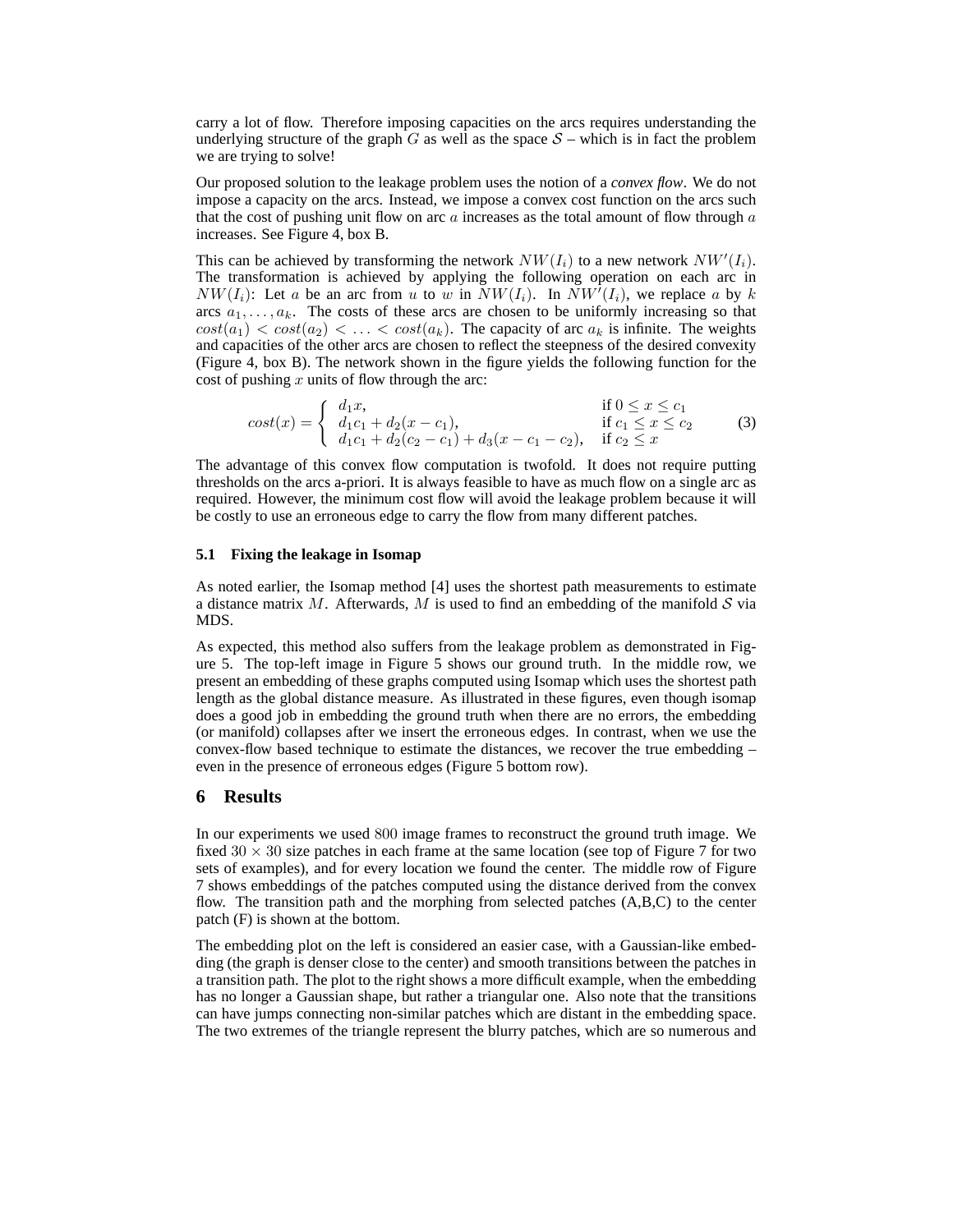

Figure 5: **Top row:** Ground truth. After sampling points from a triangular disk, a kNN graph is constructed to provide a local measure for the embedding (left). Additional erroneous edges  $AC$ and CB are added to perturb the local measure (middle, right). **Middle row:** Isomap embedding. Isomap recovers the manifold for the error-free cases (left). However, all-pairs shortest path can "leak" through AC and CB, resulting a significant change in the embedding. **Bottom row:** Convex flow embedding. Convex flow penalized too many paths going through the same edge – correcting the leakage problem. The resulting embedding is more resistant to perturbations in the kNN graph.

very similar to each other, so that they are no longer treated as noise or outliers. This results in 'folding in' the embedding and thus, moving estimated the center towards the blurry patches. To solve this problem, we introduced additional two centers, which ideally would represent the blurry patches, allowing the third center to move to the ground truth.

Once we have found the centers for all patches we stitched them together to form the complete reconstructed image. In case of three centers, we use overlapping patches and dynamic programming to determine the best stitching. Figure 6 shows the reconstruction



Figure 6: Comparison of reconstruction results of different methods using the first 800 frames, **top**: patches stitched together which are closest to mean (**left**) and median (**right**), **bottom**: our results using a single (**left**) and three (**right**) centers

result of our algorithm compared to simple methods of taking the mean/median of the patches and finding the closest patch to them. The bottom row shows our result for a single and for three center patches. The better performance of the latter suggests that the two new centers relieve the correct center from the blurry patches.

For a graph with  $n$  vertices and  $m$  edges, the minimum cost flow computation takes  $O(m \log n(m + n \log n))$  time, therefore finding the center  $I^*$  of one set of patches can be done in  $O(mn \log n(m + n \log n))$  time. Our flow computation is based on the min-cost max-flow implementation by Goldberg [7]. The convex function used in our experiments was as described in Equation 3 with parameters  $d_1 = 1$ ,  $c_1 = 1$ ,  $d_2 = 5$ ,  $c_2 = 9$ ,  $d_3 = 50$ .